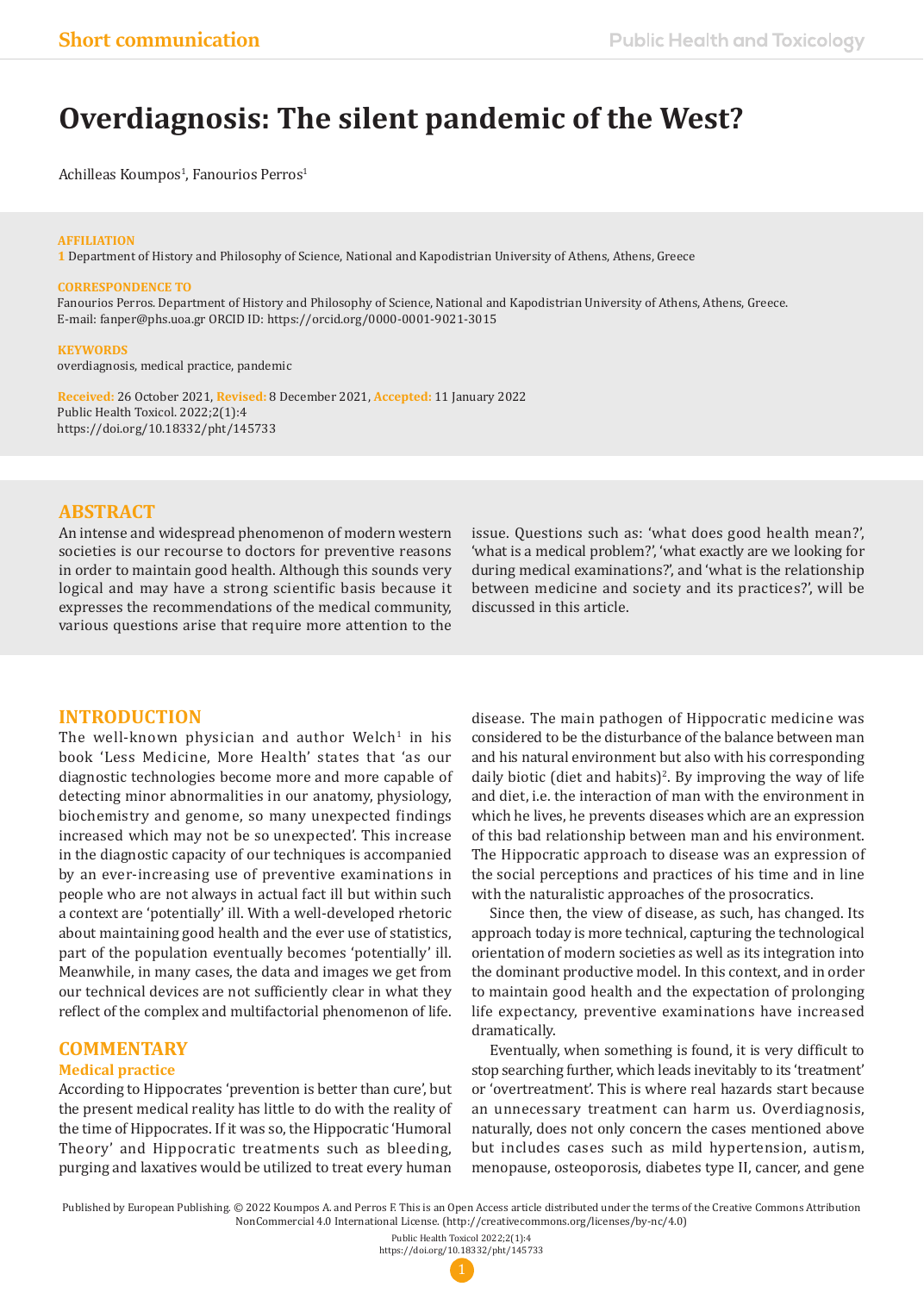control. Concerning psychiatric diseases, we encounter the same or even greater problems, as doctors continuously add new diseases to the therapeutic range of drugs. Therefore, by definition 'overdiagnosis occurs when individuals are diagnosed with conditions that will never cause symptoms or death'3 . It could also be said that overtreatment is a side effect of the accuracy of diagnostic methods. The possibilities and accuracy of diagnostic methods have dramatically improved in recent decades and have opened new prospects in medicine. The new depiction methods along with the patient's presentation, bring about unprecedented assurance and safety to the physician's work (medical authority). But have we ever wondered what exactly is depicted? What does the depiction have to do with the actual functional status of the potential patient? In relation to what standards and conditions is this depiction compared to?

In modern medicine, we do not focus on a single symptom but instead perform scrutinizing exams on many other systems without any form of association between the symptom and the other systems. This is called 'passion for diagnosis' and is a medical phenomenon, especially among young doctors. In essence, it is the fear of not giving enough attention to something and then 'losing' the patient. Unfortunately, in the days of particularly increased technological capabilities in imaging and biochemical control, diagnostic passion (i.e. early diagnosis) is also transferred to those who do not have symptoms and are simply afraid they will acquire them in the future. The issues raised here are: exactly what is depicted with these technical diagnostic means; in relation to what is this imaging to be compared to; and how is this model of comparison to be defined (if any) and who and in what way to handle this model and its requirements. Passion for diagnosis gradually transforms the individual into a patient. But how many people are there who will not only undergo a treatment that will not benefit them but will also put their lives at risk?

Let us analyze a case in order to understand that medicine does not tell us the full truth. Cholesterol is the most appropriate example, probably because nowadays 'statins' are not simple medications but a lifestyle. In the eighth edition of Harrison's pathology in 1977 (the golden bible of medicine), the normal limit of cholesterol was 300 mg/ dL and only those who surpassed it had to take medication. Gradually, by adding risk factors (hypertension, smoking, coronary artery disease), with the separation of cholesterol to good and bad, with the plethora of investigations and the opinions of specialists, the normal boundary of cholesterol fell to 200 mg/dL. Can you comprehend what exactly the reduction of the cholesterol threshold from 240 to 200 mg/dL meant? It meant that 42 million Americans were added as potential customers<sup>4</sup>. The big winners became the pharmaceutical companies. Lipitor alone (most known statin), has an annual turnover for Pfizer of 15 billion US\$, making it the most successful abused formulation of all time5 .

The way in which the science is exercised in the field of

biotechnology and by pharmaceutical companies in the last two to three decades is as close as possible to what we call Big Science<sup>6</sup>. Large funding involving state governments and big politics, where the protection of corporate and national interests appear as strategies, is Big Science. Moreover, if we acknowledge the expanded collaborations of many scientists, techniques and staff as well as the interconnection of facilities around the world as a network of cooperation, information exchange and new knowledge production in the pharmaceutical field, then the formal definition of Big Science is completed with major partnerships and infrastructure.

Nevertheless, specialized doctors will argue that we are unfair since people gain in health. But experts also make mistakes, deliberately or not. Let us look at 'the Gulf of Statistics' through the Classical Work of 1998 that changed many things in the treatment of cholesterol'. Until 1998, the limit of normal cholesterol was 240 mg/dL. However, the study, with the prestige of the most reliable medical methodology (i.e. randomization, which is also disputed)<sup>8</sup>, found that those who had cholesterol ranging from 228 to 184 mg/dL had less risk for acute coronary episode. In fact, in the five-year period, 5% of patients who did not receive statins had a cardiac episode against 3% of the statin patients. Indeed, there was a 40% reduction in coronary episodes for those taking statins. But this is half the truth. The other half is as follows: the benefit is only  $2\%$  (5% - 3% = 2%), meaning that out of 100 patients taking statins, only two will benefit and 98 will not<sup>9</sup>. Also, we should think about the risks of the side effects of drugs, lost time of prescribing, cost, etc.

A doctor on the other hand, in fear of misdiagnosis, or because of financial transactions with a pharmaceutical company would recommend the medication. Still, he would not be considered a good physician, because he delivered only half the truth. In addition, the contrivance of statistics is easily transferred to the general public through journalists or 'specialists' who explain to the public whether this drug or the other, or which treatment, reduces by about 40% the complications or improves health. Of course, they will not mention anything about the plethora of people who have to undergo treatment in order for one patient to benefit  $('Number Needed to Treat')<sup>1</sup>$ .

What is ultimately crucial to understand is that high total cholesterol is not a 'medical condition' that needs treatment but a single risk factor among many others that increases the chances of heart disease or stroke. After all, the phenomenon of life – and the issue of health that falls within the phenomenon of life – is multifactorial and multilevel; it does not seem to be characterized by immediate and direct causal connections but rather by corresponding probabilistic dynamics.

### **Overdiagnosis in medicine**

We do not accept that all modern medicine is good. On the contrary, we believe that, if we are not attentive, medicine can hurt us. Today, independent scientists and researchers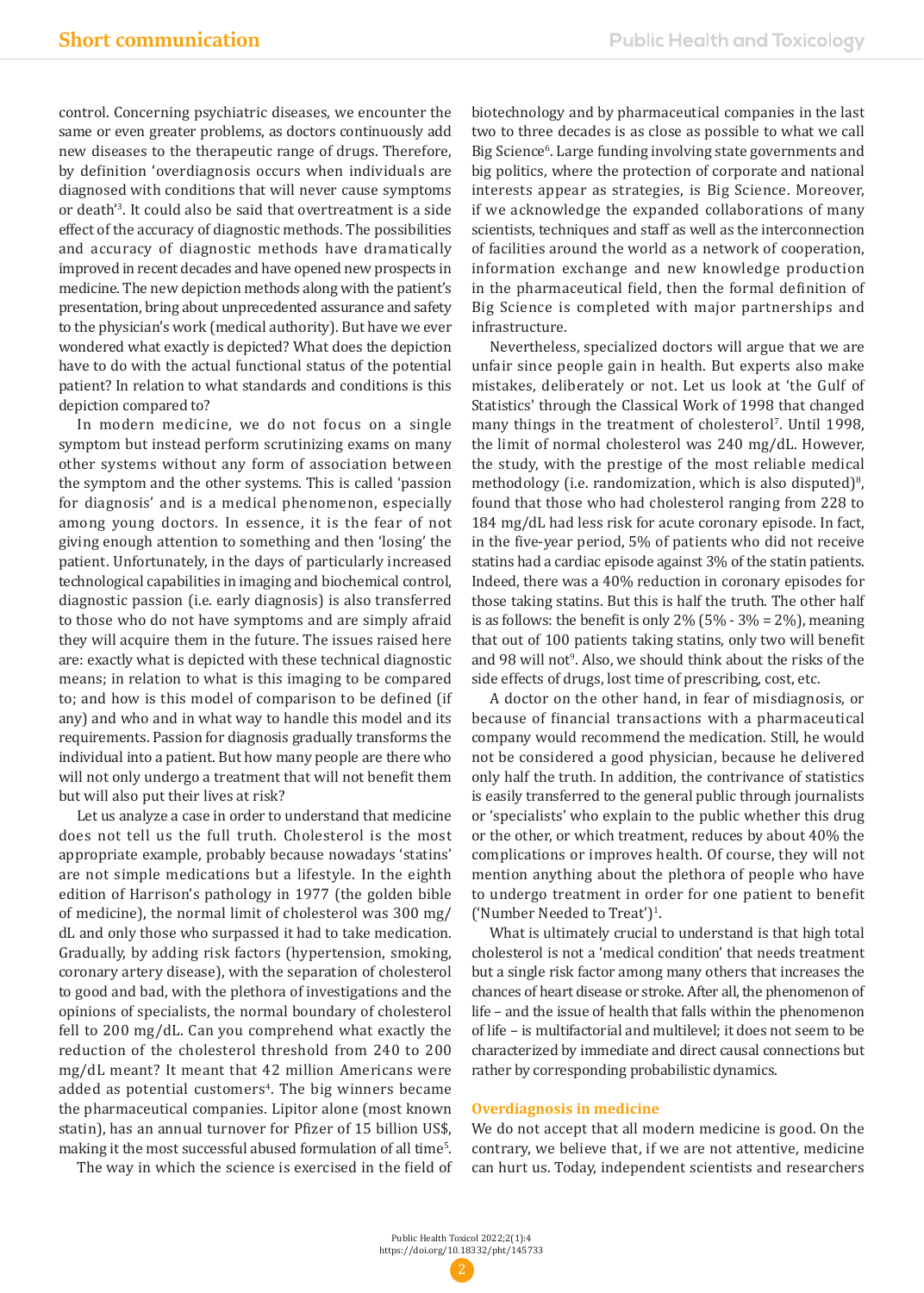



### highlight the huge issue of overdiagnosis that began to hit societies since the 1970s as a silent pandemic. Overdiagnosis, as part of the general 'medicalization' of life, targets healthy, asymptomatic people, where in the pretext of potential risks (which inevitably will happen at some point in the future), undergo medical examinations. Diagnostic examinations, in turn lead to interventions that usually cure something that would never cause symptoms or death. Today we know that 60% of men over 80 years old have prostate cancer but will die from another cause<sup>1</sup>. Today we know that in the West the rates of thyroid cancer, melanoma and breast cancer have increased, while deaths from these cancers remained relatively stable compared to 1975<sup>10</sup>. Table 1 compares the rate of incidence for breast cancer in women and prostate cancer in men.

In the top charts, one can see that there was an increase in incidence and a small reduction in cancer related deaths (mortality). While in the lower graphs, it can be seen that the increase in diagnosis coincides with the spread of mammography and prostate antigen (PSA) test (colored area). The phenomenon can be explained in two ways: either there was a true increase in cancers or there was an overdiagnosis. However, the stability of metastatic breast cancer justifies overdiagnosis. But how would doctors in favor of early diagnosis explain this fact? They would say that there is a true growth in cancer rates and that improvements in diagnosis and treatment are such that they stabilized the number of deaths. Although it seems a reasonable assumption, it is however equivocal because of two

parameters needing to be explained (increased cancer cases and improving medical care) instead of one (overdiagnosis).

In fact, we do not have a true increase in cancer cases but overdiagnosis. The same pattern is repeated in almost all cancers. The increase in new cancer diagnoses is due to better and more accurate screening (i.e. advanced biotechnology), defence medicine, and our improved financial capabilities. It is also due to the fact that we ask for more care through examinations and ultimately to our fear of tomorrow. But if we think that for about 65 years of our life, we will be healthy (Healthy Life Years – Eurostat), which accounts for about 81% of life expectancy, then we have no reason to be afraid, or run to doctors, diagnostic centers and hospitals without having signs or symptoms. If we have symptoms, normally, we will also have a problem – that is common sense. If doctors insist that we need to do preventive/diagnostic tests they should explain the risks and complications of a preventive/diagnostic test (screening test). If doctors do not inform patients correctly and methodically about the problems of overdiagnosis, then, there may be room to disagree and there may be a need for criticism; at the same time it seems logical that society is turning to alternative medicine and increasing all kinds of negativity and skepticism. Society's trust in the medical community is being shaken. The credibility of science is being burgled. Is 'less medicine, more health'1 ? It seems to be going there, even though the pharmaceutical companies (with 500 billion US\$ turn over per year) are fighting a hard battle to weaken our role, that is, to have less power.

### Figure 1. Rate of incidence for breast cancer in women and prostate cancer in men<sup>11</sup> (with permission from the **authors)**

Public Health Toxicol 2022;2(1):4 https://doi.org/10.18332/pht/145733